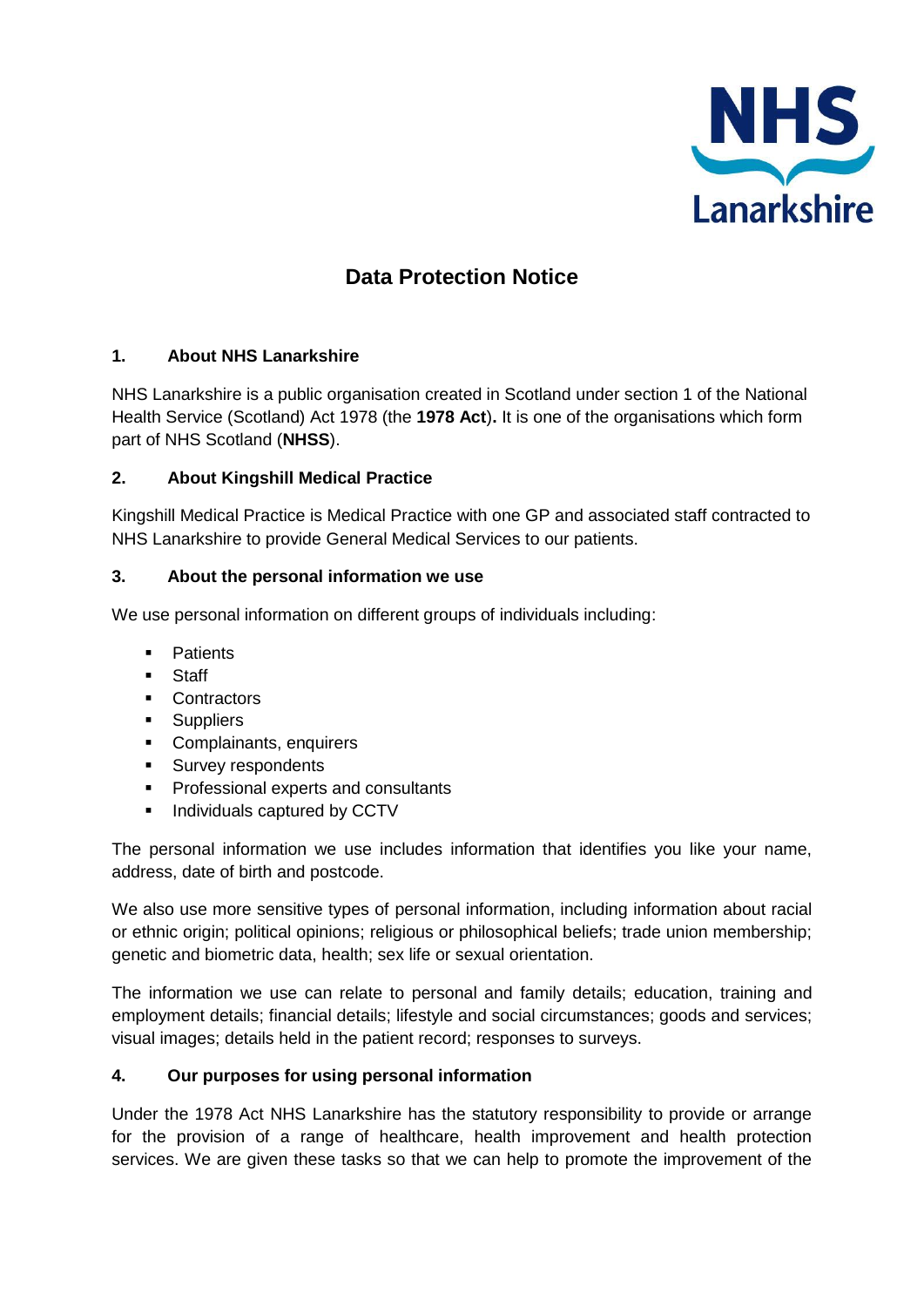physical and mental health of the people of NHS Lanarkshire and assist in operating a comprehensive and integrated national health service in Scotland.

We use personal information to enable us to provide healthcare services for patients, data matching under the national fraud initiative; research; supporting and managing our employees; maintaining our accounts and records and the use of CCTV systems for crime prevention.

## **5. Our legal basis for using personal information**

Kingshill Medical Practice, as data controller, is required to have a legal basis when using personal information. Kingshill Medical Practice considers that performance of our tasks and functions are in the public interest. So when using personal information our legal basis is usually that its use is necessary for the performance of a task carried out in the public interest, or in the exercise of official authority vested in us. In some situations we may rely on a different legal basis; for example, when we are using personal information to pay a supplier, our legal basis is that its use is necessary for the purposes of our legitimate interests as a buyer of goods and services. Another example would be for compliance with a legal obligation to which Kingshill Medical Practice is subject to, for example under the Public Health etc (Scotland) Act 2008 we are required to notify Health Protection Scotland when someone contracts a specific disease.

When we are using more sensitive types of personal information, including health information, our legal basis is usually that the use is necessary:

- for the provision of health or social care or treatment or the management of health or social care systems and services; or
- for reasons of public interest in the area of public health; or
- for reasons of substantial public interest for aims that are proportionate and respect people's rights, for example research; or
- in order to protect the vital interests of an individual: or
- for the establishment, exercise or defence of legal claims or in the case of a court order.

On rare occasions we may rely on your explicit consent as our legal basis for using your personal information. When we do this we will explain what it means, and the rights that are available, to you. You should be aware that we will continue to ask for your consent for other things like taking part in a drug trial, or when you are having an operation.

## **6. Who provides the personal information**

When you do not provide information directly to us, we receive it from other individuals and organisations involved in the delivery of health and care services in Scotland. These include other NHS Boards and primary care contractors such as GPs, dentists, pharmacists and opticians; other public bodies e.g. Local Authorities and suppliers of goods and services.

## **7. Sharing personal information with others**

Depending on the situation, where necessary we will share appropriate, relevant and proportionate personal information in compliance with the law, with the following: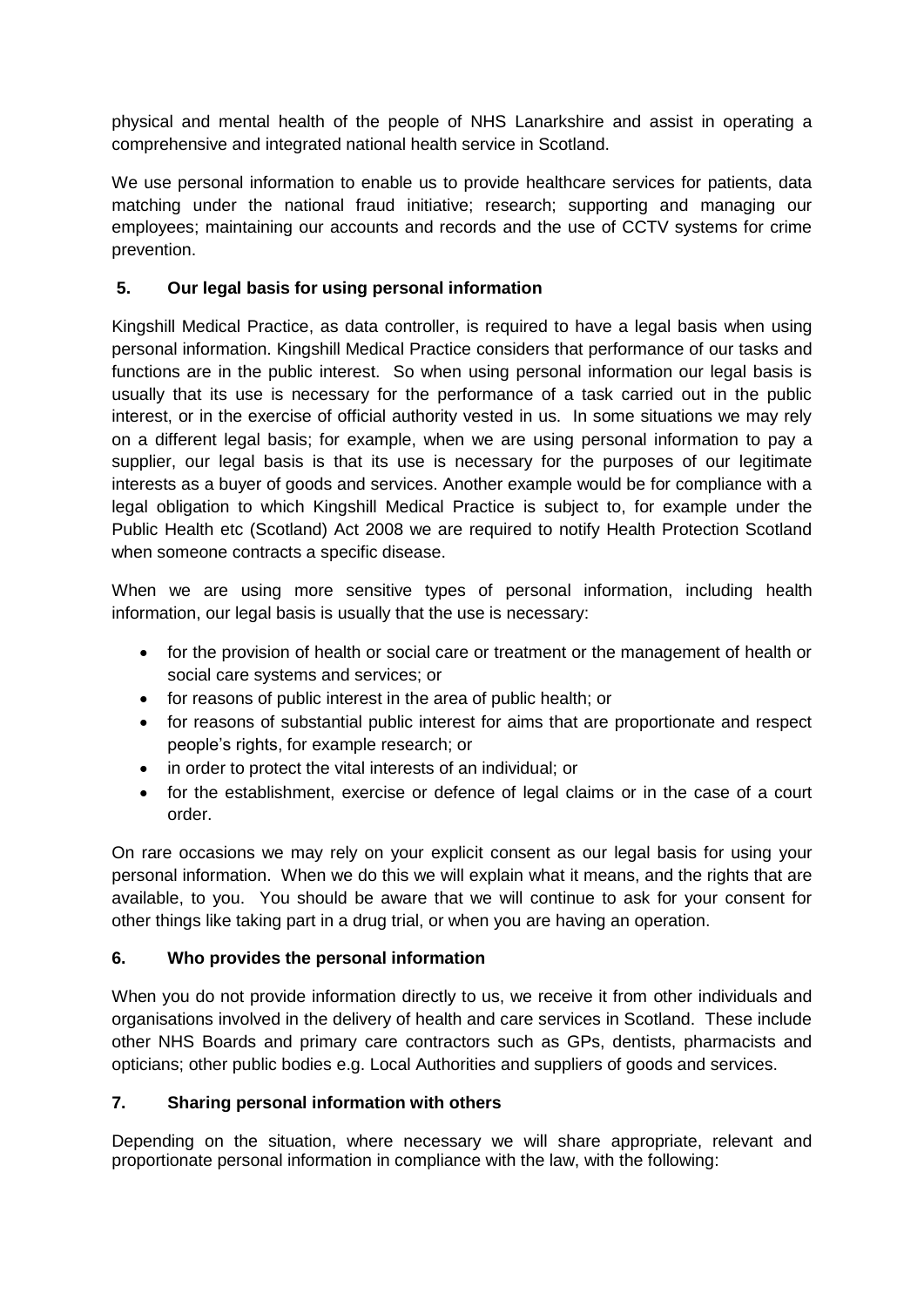- Our patients and their chosen representatives or carers
- **Staff**
- Current, past and potential employers
- Healthcare social and welfare organisations<br>Runnliers service providers legal represent
- Suppliers, service providers, legal representatives
- Auditors and audit bodies
- **Educators and examining bodies**
- **Research organisations**
- **People making an enquiry or complaint**
- **Financial organisations**
- **Professional bodies**
- **Trade Unions**
- Business associates
- Police forces.
- **Security organisations.**
- **Central and local government.**
- **Voluntary and charitable organisations.**

### **8. Transferring personal information abroad**

It is sometimes necessary to transfer personal health information overseas for example if you require urgent medical treatment abroad. When this is needed information may be transferred to countries or territories around the world. Any transfers made will be in full compliance with NHSScotland Information Security Policy.

#### **9. Retention periods of the information we hold**

Within NHS Lanarkshire we keep personal information as set out in the Scottish Government Records Management: NHS Code of Practice (Scotland) Version 2.1 January 2012. The NHS Code of Practice sets out minimum retention periods for information, including personal information, held in different types of records including personal health records and administrative records. As directed by the Scottish Government in the Records Management Code of Practice; Annex B Health Records, Annex C – Administration Records, we maintain a retention schedule detailing the minimum retention period for the information and procedures for the safe disposal of personal information.

#### **10. How we protect personal information**

We take care to ensure your personal information is only accessible to authorised people. Our staff have a legal and contractual duty to keep personal health information secure, and confidential. The following security measures are in place to protect personal information:

- All staff undertake mandatory training in Data Protection and IT Security
- Compliance with NHS Scotland Information Security Policy
- Organisational policy and procedures on the safe handling of personal information
- Access controls and audits of electronic systems

## **11. Your rights**

This section contains a description of your data protection rights within Kingshill Medical **Practice**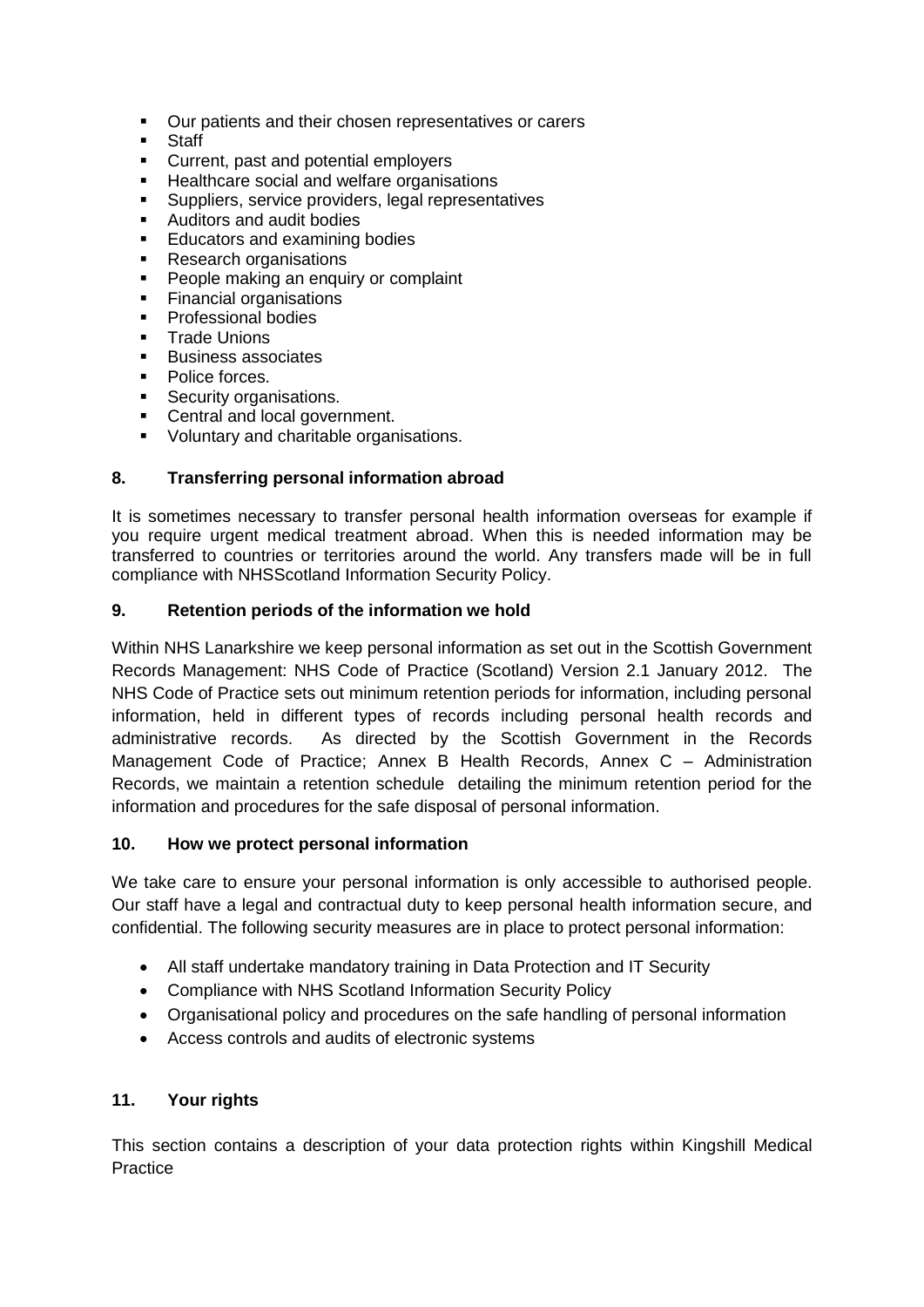### **The right to be informed**

Kingshill Medical Practice must explain how we use your personal information. We use a number of ways to communicate how personal information is used, including:

- This Data Protection Notice
- Information leaflets
- Discussions with staff providing your care

#### **The right of access**

You have the right to access your own personal information.

This right includes making you aware of what information we hold along with the opportunity to satisfy you that we are using your information fairly and legally.

You have the right to obtain:

- Confirmation that your personal information is being held or used by us
- Access to your personal information
- Additional information about how we use your personal information

Although we must provide this information free of charge, if your request is considered unfounded or excessive, or if you request the same information more than once, we may charge a reasonable fee.

If you would like to access your personal information, you can do this by contacting Sybil McGinty, Practice Manager, Kingshill Medical Practice the service responsible for your care.

Once we have details of your request and you have provided us with enough information for us to locate your personal information, we will respond to your request without delay, within one month (30 days). However If your request is complex we may take longer, by up to two months, to respond. If this is the case we will tell you and explain the reason for the delay.

#### **The right to rectification**

If the personal information we hold about you is inaccurate or incomplete you have the right to have this corrected.

If it is agreed that your personal information is inaccurate or incomplete we will aim to amend your records accordingly, normally within one month, or within two months where the request is complex. However, we will contact you as quickly as possible to explain this further if the need to extend our timescales applies to your request. Unless there is a risk to patient safety, we can restrict access to your records to ensure that the inaccurate or incomplete information is not used until amended.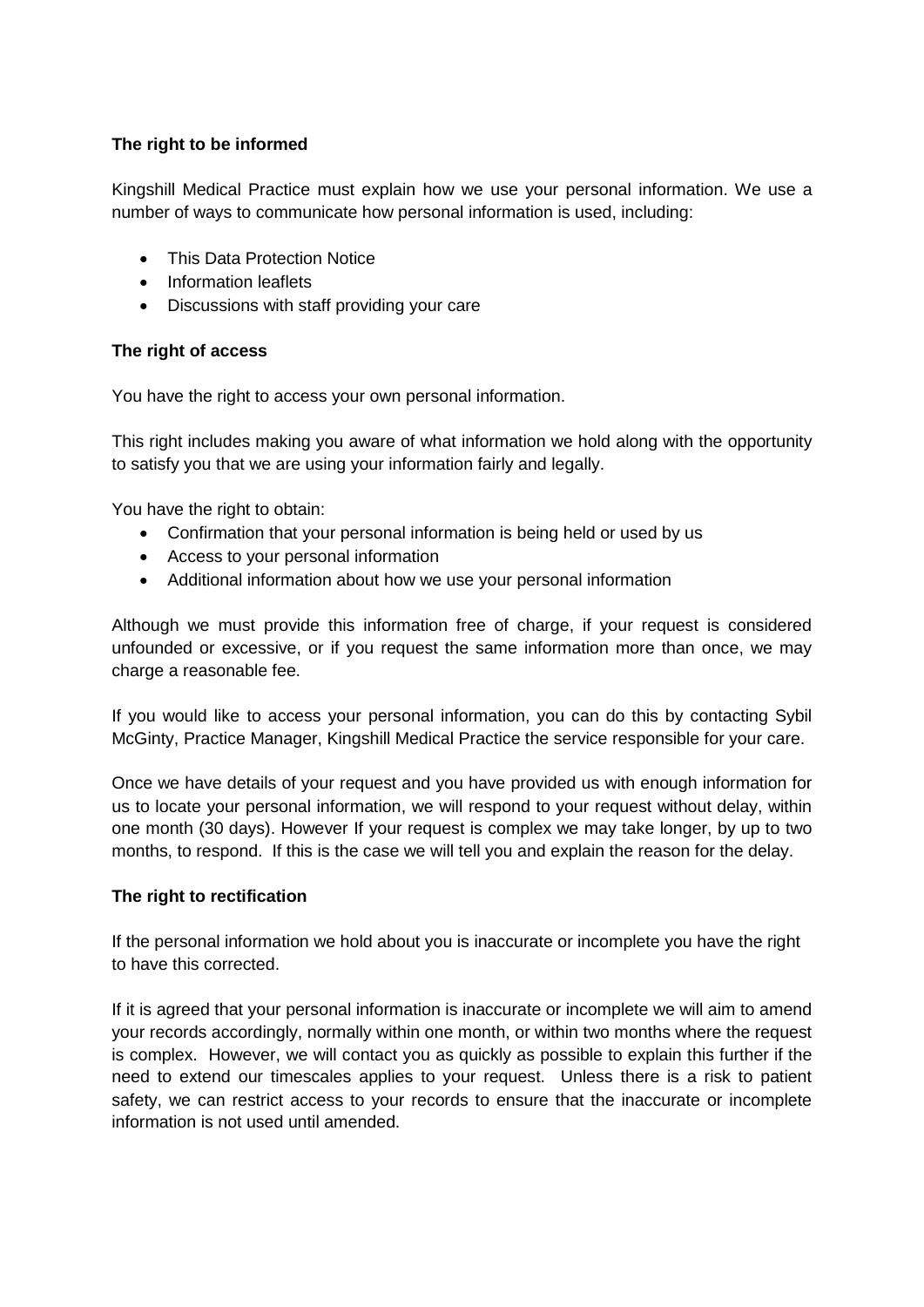If for any reason we have shared your information with anyone else, perhaps during a referral to another service for example, we will notify them of the changes required so that we can ensure their records are accurate.

If on consideration of your request Kingshill Medical Practice does not consider the personal information to be inaccurate then we will add a comment to your record stating your concerns about the information. If this is case we will contact you within one month to explain our reasons for this.

If you are unhappy about how Kingshill Medical Practice has responded to your request for rectification we will provide you with information on how you can complain to the Information Commissioner's Office, or how to take legal action.

### **The right to object**

When Kingshill Medical Practice is processing your personal information for the purpose of the performance of a task carried out in the public interest or in the exercise of official authority you have the right to object to the processing and also seek that further processing of your personal information is restricted. Provided Kingshill Medical Practice can demonstrate compelling legitimate grounds for processing your personal information, for instance; patient safety or for evidence to support legal claims, your right will not be upheld.

#### **Other rights**

There are other rights under current Data Protection Law however these rights only apply in certain circumstances. If you wish further information on these rights go to our website www.kingshillmedicalpractice.co.uk

#### **The right to complain**

NHS Lanarkshire employ a Data Protection Officer (DPO) to check that we handle personal information in a way that meets data protection law. If you are unhappy with the way in which we use your personal information please tell our Data Protection Officer using the contact details below.

Mrs Michelle Nobes Information Governance Manager, DPO eHealth Department Kirklands Hospital Fallside Road Bothwell, G71 8BB

01698 858079

michelle.nobes@lanarkshire.scot.nhs.uk